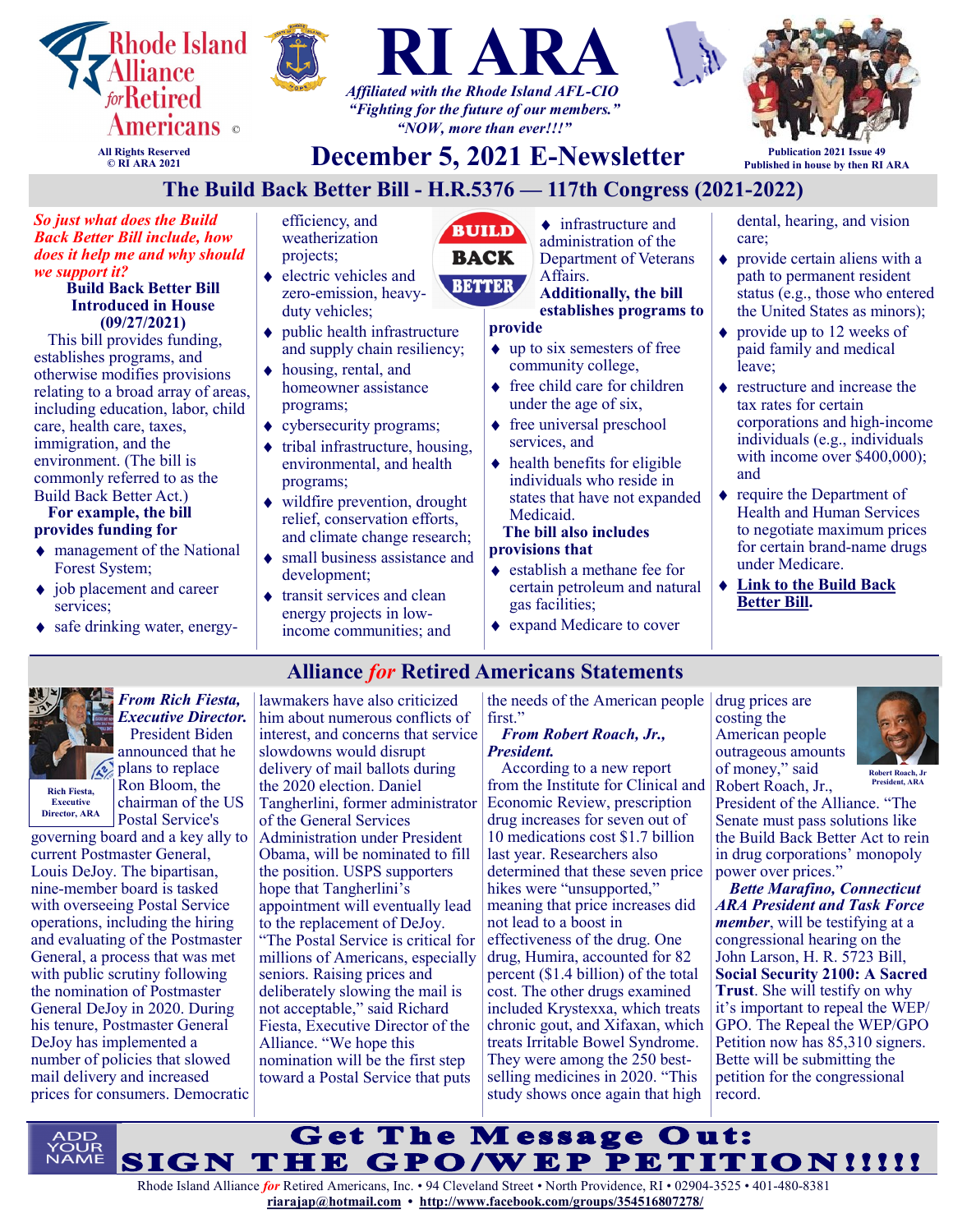## **Moratorium on Repayment of Federal Student Loans Soon Coming to An End**

In many respects, the month of repayment transition. February, 2022 looms large for Federal college student loan borrowers.

As many will recall, in response to the pandemic, students and parents with consolidated loans held by the Federal government have not had to make any payments since March 13, 2020. When it became apparent that Covid 19 was here for the long haul, President Trump and later, President Biden extended the repayment moratorium several times. The last extension will end on January 31, 2022. President Biden has publicly stated that another extension is unlikely, even though Covid 19 is still with us, so former students and parents need to get ready to start repaying their loans again.

Student loan debt is an issue affecting almost 45 million Americans. Each one of those Americans who have student debt carries an average of almost

\$33,000, according to a 2019 report to the U.S. House of Representatives' Committee on Financial Services.

At RISLA, we're here to help borrowers in any way we can. Specifically, here are a few scenarios and suggestions on how to ensure a smooth

Borrowers should log into their account with their student loan

servicer(s) and make sure their contact information is up to date. While there, take a look at the interest rate(s) you are paying and what payment plan you are enrolled in. Don't hesitate to contact your servicer with any questions you have about your account information.

If students opted for to have their monthly payment automatically debited from a bank account before March 13, 2020, the date of the initial payment moratorium, then a call to the servicer may be necessary to have it reinstated. If enrolled in auto debit after March 13, 2020 it should resume automatically in February, 2022.

Remember that for most federal loans your interest rate will be reduced by .25% if participating in auto debit.

Borrowers who are in an Income Driven Repayment Plan (IDR) should also check with the servicer to see if the income may be recertified to keep monthly payments affordable.

At RISLA we're always looking for silver linings and here are a couple: If a borrower works for an eligible non-profit



or governmental **ENOOF ISLAND STUDENT** agency, he or she may be eligible for Public

Service Loan Forgiveness (PSLF). Further, there may be a chance that if working for an eligible employer during Covid, those months of service may count towards the ten-year repayment goal for PSLF even though you were not making any payments.

Another bit of good news may be that prior payments that, which for a variety of reasons, did not count towards Public Service Loan Forgiveness may now qualify.

Additional information can be found at **[www.StudentAid.gov/](http://www.StudentAid.gov/pslfwaiver) [pslfwaiver](http://www.StudentAid.gov/pslfwaiver)**.

If borrowers are not or do not expect to be eligible for the Public Service Loan Forgiveness Program, (Federal Parent PLUS loans are not eligible for PSLF) they may wish to consider refinancing your education loans with a non-federal lender to obtain a lower interest rate. Just remember federal loan benefits will be lost.

After almost two years of not making any payments on your Direct loans, there may be some uncertainty as to how many loans a borrower has and where are they being serviced. If a

borrower does not remember the servicer is of their federal loans they can call the Federal Student Aid Information Center at 1-800- 433-3243.

Remember, the most important thing a borrower can do is stay in touch with the loan servicer. And last, as always, if RISLA can help in any way, just reach out to us at **<risla.com>**

Questions can be directed to the Rhode Island Student Loan Authority (RISLA) **at RI Student Loan** Authority, 935 Jefferson Blvd, Suite 3000, Warwick, RI 02886 | 800-758- 7562| or you can email us at customerservice@risla.com.

> **AFT settles student debt lawsuit, wins big Gains for borrowers**

The AFT, AFT President Randi Weingarten and eight individual AFT member plaintiffs have reached a **[landmark settlement](https://www.aft.org/sites/default/files/pslf_weingarten-v-cardona_executed_settlement_agreement_101221.pdf)** with the U.S. Department of Education in the case Weingarten v. DeVos, and as a result tens of thousands of student loan borrowers can expect imminent relief from their student debt. The suit, originally filed in July 2019, addresses the Education Department's utter failure to deliver on its own Public Service Loan Forgiveness program...**[Read More](https://www.aft.org/news/aft-settles-student-debt-lawsuit-wins-big-gains-borrowers)**

## **One billionaire's influence over lowering drug prices**

Rose Adams writes for **[The](https://prospect.org/health/billionaire-behind-the-fight-for-lower-drug-prices-john-arnold/)  [American Prospect](https://prospect.org/health/billionaire-behind-the-fight-for-lower-drug-prices-john-arnold/)** about one billionaire's influence over lowering drug prices. John Arnold, a former senior executive at Enron–remember Enron, the company that effectively blew itself up?–has been dedicating a significant amount of his wealth towards initiatives that lower drug prices. The sad reality is that the hundred million he has invested over the last decade has barely moved the needle.

Pharma and the pharmaceutical companies have been investing a hundred million dollars a year or more to make sure Congress does not lower drug prices. Some of that money goes to members of Congress, like **[Kyrsten Sinema](https://www.politico.com/news/2021/10/15/sinema-campaign-money-pharma-finance-516110)**, to stand

firm against any legislation that would bring down drug prices. Some of that money goes to advertisements designed to mislead Americans about the consequences of lower drug prices.

Lower drug prices could easily mean smarter research and innovation, rather than innovation to create new versions of the same old drugs so that pharmaceutical companies can charge more for them. Some Pharma money goes to **[patient advocacy groups](https://justcareusa.org/many-patient-advocacy-groups-are-pharma-shills/)** to serve as Pharma shills and to **[disease groups](https://justcareusa.org/are-disease-groups-industry-fronts/)** to remain silent on the issue of drug price affordability. Disease groups rarely if ever advocate on behalf of their members who struggle to

afford or, worse still, forgo life-saving drugs because of their cost. Biogen, for example, has managed to ensure that the

Alzheimer's Association is mum on the issue of **[Aduhelm's](https://justcareusa.org/new-alzheimers-drug-drives-up-part-b-premiums/)  [\\$56,000 a year pricetag](https://justcareusa.org/new-alzheimers-drug-drives-up-part-b-premiums/)** and its potentially serious side effects.

What's so troubling is that Pharma continues to have the upper hand in the debate over drug prices, even though lowering drug prices is Americans' number one policy priority. And, tens of thousands of Americans are dying each year because they cannot afford their **life-[saving medications](https://justcareusa.org/the-deadly-consequences-of-out-of-pocket-drug-costs/)**.

Arnold and his foundation, Arnold Ventures, fund many groups to fight the good fight. Yet, if we're lucky, at best we

will see in the Build Back Better Act lower drug prices for 60 drugs over the next several years. That's what's in the legislation the House just passed. And, it's not clear yet whether only people with Medicare would benefit from these lower prices or working people would also benefit. For sure, the uninsured will not benefit.

Looking on the bright side, negotiated drug prices for 60 drugs, even if only for some of the population–if the Senate passes this provision in Build Back Better–is a foot in the door to lower drug prices on all drugs for everyone. Looking on the dark side, everyone thought that Medicare's enactment 56 years ago was a foot in the door to guaranteed health care for all.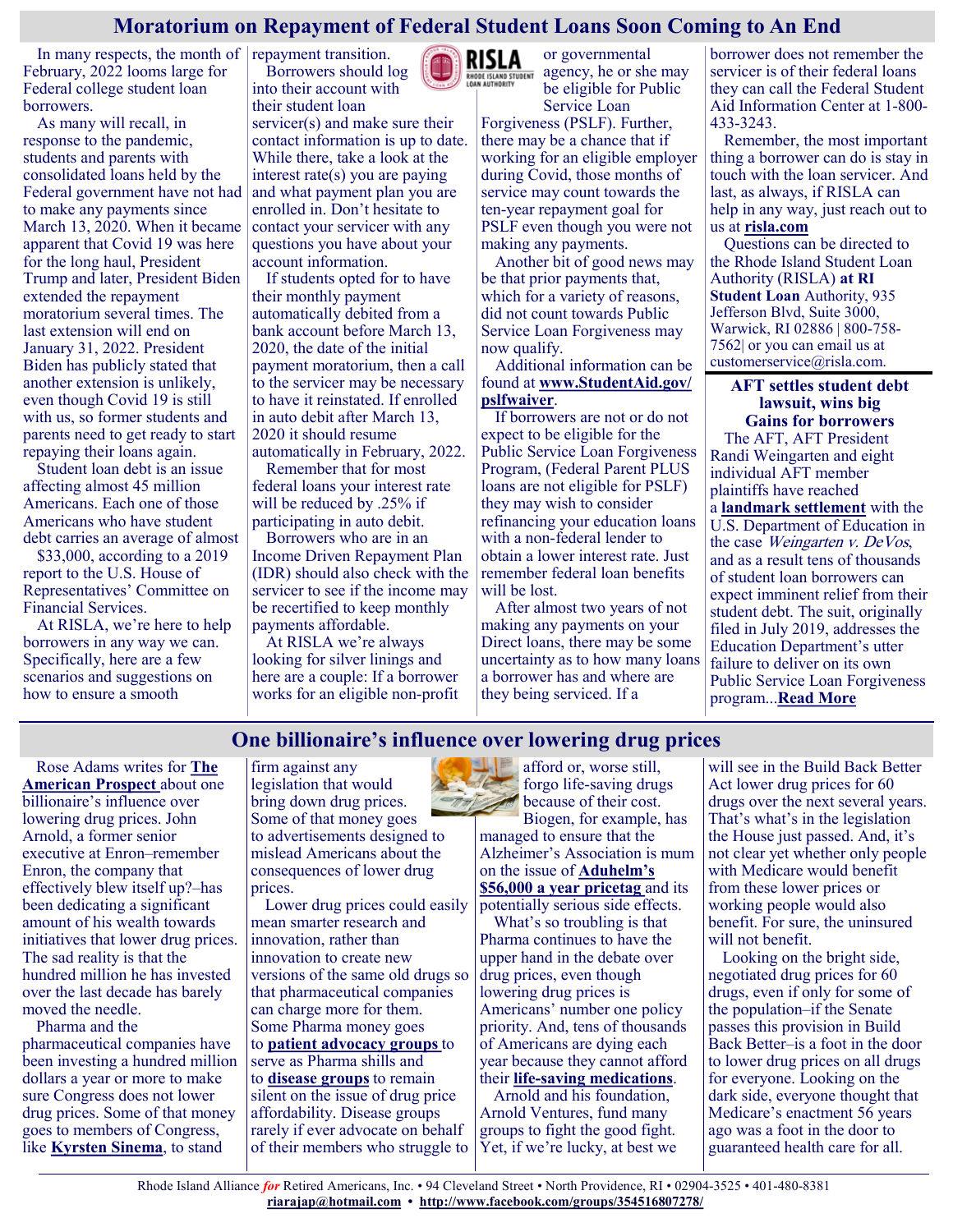## **Florida Sen. Rick Scott Off Base in Claim That Rise in Medicare Premiums Is Due to Inflation**

# **Kaiser Health News Rating**



 *An increase in Medicare Part B premiums means "America's Seniors Are* 

*Paying the Price for Biden's Inflation Crisis"* **— The headline of a press release from Sen. Rick Scott (R -Fla.)**

Republicans blame President Joe Biden for this year's historic surge in inflation, reflected in higher prices for almost everything — from cars and gas to food and housing. They see last month's 6.2% annual inflation rate — the highest in decades and mostly driven by an increase in consumer spending and supply issues related to the covid-19 pandemic — as a ticket to taking back control of Congress in next year's midterm elections.

A key voting bloc will be older Americans, and the GOP aims to illustrate how much worse life has grown for them under the Biden administration.

Sen. Rick Scott (R-Fla.) issued a press release Nov. 16 suggesting that rising general inflation was behind the large increase in next year's standard premiums for Medicare Part B, which covers physician and [some](https://www.medicare.gov/coverage/prescription-drugs-outpatient) drug costs and other outpatient services.

**"[Sen. Rick Scott: America's](https://www.rickscott.senate.gov/2021/11/sen-rick-scott-america-s-seniors-are-paying-the-price-for-biden-s-inflation-crisis)  [Seniors Are Paying the Price](https://www.rickscott.senate.gov/2021/11/sen-rick-scott-america-s-seniors-are-paying-the-price-for-biden-s-inflation-crisis)  [for Biden's Inflation Crisis"](https://www.rickscott.senate.gov/2021/11/sen-rick-scott-america-s-seniors-are-paying-the-price-for-biden-s-inflation-crisis)**  was the headline. The senator's statement within that press release said, "We need to be LOWERING health care and drug prices and strengthening this vital program for seniors and future generations, not crippling the system and leaving families to pay the cost." The press release from Scott says he is "slamming Biden's inaction to address the inflation crisis he and Washington Democrats have created with reckless spending and socialist policies, which is expected to cause significant price increases on [senior] citizens and Medicare recipients." Scott's statement in that same press release also says the administration's "reckless

spending" will leave U.S. seniors "paying HUNDREDS more for the care they need." We wondered

whether these points were true. Was the climbing annual inflation rate over the past several months to blame for the increase in Medicare Part B premiums?

We reached out to Scott's office for more detail but received no reply. Upon further investigation, we found there is little, if any, connection between general inflation in the past few months and the increase in Medicare Part B premiums.

#### **What's the Status of Medicare Premiums?**

Medicare Part B premiums have been growing steadily for decades to keep up with rising health spending.

The U.S. inflation rate, for years held at bay, has been above 4% since April, hitting 6.2% in October, the highest rate in decades.

On Nov. 12, the Centers for Medicare & Medicaid Services **[announced](https://www.cms.gov/newsroom/press-releases/cms-announces-2022-medicare-part-b-premiums)** that the standard monthly premium for Medicare Part B would rise to \$170.10 in 2022, from \$148.50 this year. The 14.5% increase is the largest one-year increase in the program's history.

CMS cited three main factors for the increase: rising health care costs, a move by Congress last year that held the premium increase to just \$3 a month because of the pandemic, and the need to raise money for a possible unprecedented surge in drug costs. Inflation was not on that list.

In fact, half of the premium increase was due to making sure the program was ready in case Medicare next year decides to start covering Aduhelm, a new Alzheimer's drug priced at \$56,000 per year, per patient. It's been estimated that total Medicare spending for the drug for one year alone would be nearly \$29 billion, far more than any other drug. **How Big a Hit**

**Will Seniors Feel?** The Part B premium is typically



subtracted automatically from enrollees' Social Security checks. Because Social Security recipients will receive a

5.9% cost-of-living increase next year — about \$91 monthly for the average beneficiary — they'll still see a net gain, though a chunk will be eaten away by the hike in Medicare premiums. Some Medicare beneficiaries won't face a 14.5% increase, however, because a "holdharmless" provision in federal law protects them from a decrease in their Social Security payments. But that rule won't apply for most enrollees in 2022 because the increase in their monthly benefit checks will cover the higher monthly premium, said Juliette Cubanski, deputy director of the program on Medicare policy at KFF.

## **What Role**

#### **Does Inflation Play?**

Several Medicare experts said the spike in the general inflation rate has little or nothing to do with the Medicare premium increase. In fact, Medicare is largely immune from inflation, because the program sets prices for hospitals and doctors.

"This is so false that it is annoying," Paul Ginsburg, a professor of health policy at the Sol Price School of Public Policy at the University of Southern California, said of Scott's claim that general inflation is behind the premium increase. "The effect of the inflation spike so far on prices is zero because Medicare controls prices."

Medicare Part B premiums, he said, reflect changes in the amount of health services delivered and a more expensive mix of drugs. "Premiums are tracking spending, only a portion of which reflects prices," Ginsburg said. "I can't see that the administration really had any discretion" in setting the premium increase due to the need to build a reserve to pay for the Alzheimer's drug and make up for the reduced increase last year, he said.

Stephen Zuckerman, codirector of the Urban Institute's

health policy center, said a rise in wages caused by inflation could spur a small boost in Medicare spending because wages help determine how much the program pays providers. But, he said, such an increase would have to occur for more than a few months to affect premiums. Continued soaring inflation could influence 2023 Medicare premiums, not those for 2022. "The claim that premium increases are due to inflation in the last couple of months doesn't make sense," Zuckerman said.

CMS faced the challenge of trying to estimate costs for an expensive drug not yet covered by Medicare. "It is a very difficult projection to make, and they want to have enough contingency reserved," said Gretchen Jacobson, a vice president of the nonpartisan Commonwealth Fund.

#### **Our Ruling**

Scott said in a press release about the 2022 increase in Medicare Part B premiums that "America's seniors are paying the price for Biden's inflation crisis."

Though his statement contains a sliver of truth, Scott's assertion ignores critical facts that create a different impression.

For instance, Medicare policy experts said, current general inflation has little, if anything, to do with the increase in premiums. CMS said the increase was needed to put away money in case Medicare starts paying for an Alzheimer's drug that could add tens of billions in costs in one year and to make up for congressional action last year that held down premiums.

## **Steady Growth for Medicare Premiums**

The 14.5% increase for 2022 is the largest in the program's history, but standard monthly premiums have risen fairly consistently for at least three decades.



**We rate the claim Mostly False**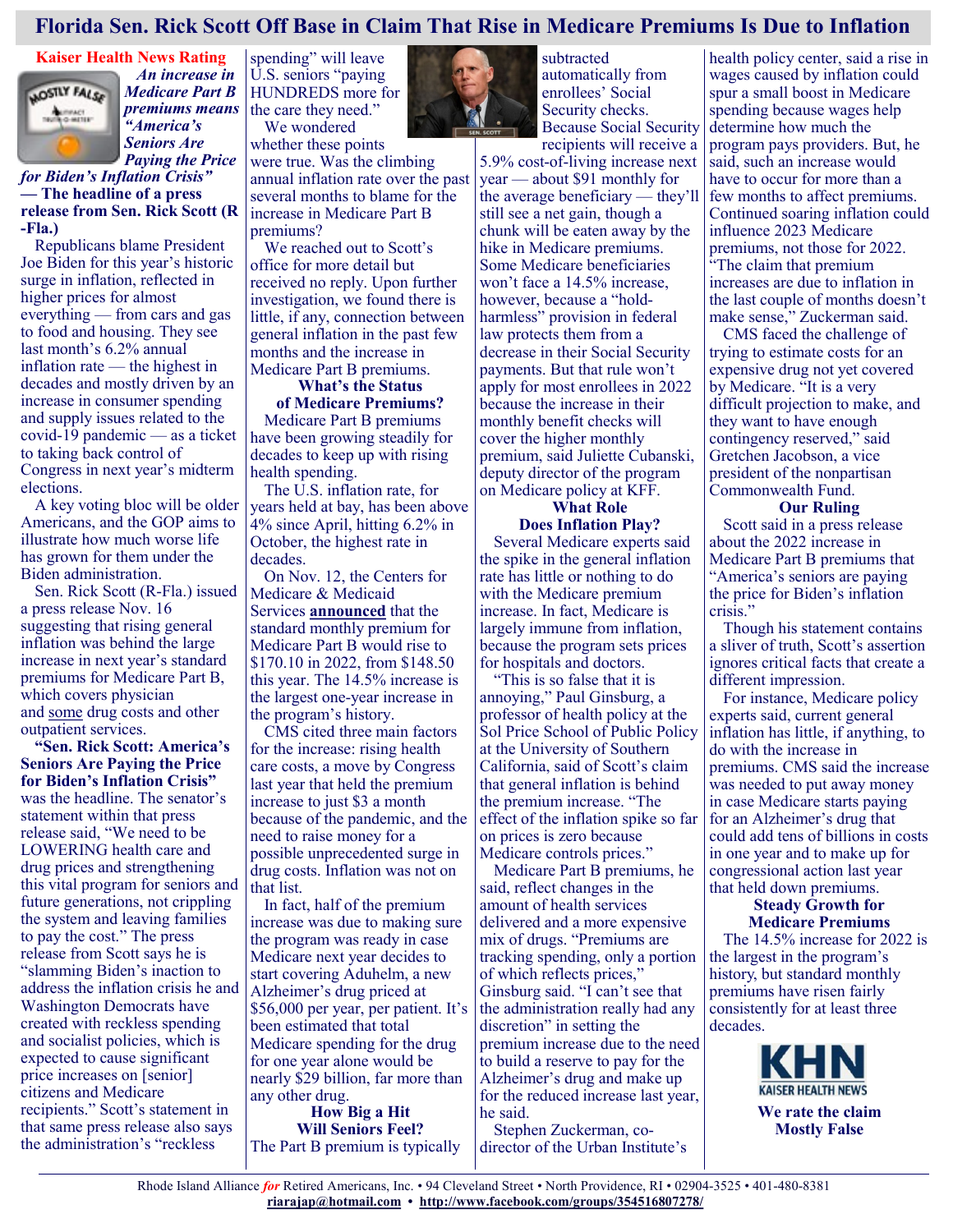## **4 Incredible Benefits Adults Over 65 on Medicare Are Entitled To In 2022**

 **The average person on Medicare spent \$5,801 out-ofpocket on doctor visits, drugs and other health care needs in 2017, according to AARP.**

That number looks even larger when you consider that half of Medicare beneficiaries have annual income below \$26,200. Medicare is vital to the health of over 60 million Americans. Yet many seniors are left paying for medical expenses out of pocket. But there is good news; thanks to certain policies, many are now eligible for benefits such as dental, hearing and more. Take a few minutes and go through this list to make sure you're not missing out on any benefits this year!

#### **1. Get A Gym Membership At No Cost?**

If you have Medicare Part B, you'll be offered a free "Welcome to Medicare" preventive visit that you can use within the first 12 months of your coverage. If you have a Medicare Advantage plan, you'll also have access to free wellness benefits. Some Medicare Advantage plans, for instance, offer basic gym memberships and access to group exercise classes designed specifically for seniors. **2. Don't Miss Out on the Hospice Benefits**

Hospice care is one of the most underused benefits to Medicare among beneficiaries with a terminal illness. What most people don't know is that hospice doesn't mean that you're giving up.

In fact, sometimes with good hospice care, a patient can live longer because so many of their needs are met.

If a patient is expected to live six months or less, the hospice benefit can provide them with care and comfort in their own

homes. Hospice care includes drugs for controlling

symptoms and relieving pain, respite care that provides short-term relief for primary caregivers, and other services. **3. Special "FLEX" Cash Card Could Pay For Your Medical Expenses That Medicare Won't Cover in 2022**

A unique benefit that's now available to those on Medicare is sweeping the nation; it's called **[the "FLEX" debit](https://comation-visonging.com/click/19?cep=B79heD4AwjFVWiosIhaCHPfPQAFWR5kj0cuT0TRdwuv6HsDY1ceQChOf8zyAAAzuUWey70N3LUWTYhX9JgHEQzMIl1JtxPYIONODya4sE7KXJY9pZbLCw4V9P1zIiJIqnxWJQCMNczlzPLgU9CBQpE62Hc13aINxZmpsCwmTbffSmg0nf9OFVcMBAzxtuuX7aZu6ufLaFDmFczdfxxOmdTn)  [card.](https://comation-visonging.com/click/19?cep=B79heD4AwjFVWiosIhaCHPfPQAFWR5kj0cuT0TRdwuv6HsDY1ceQChOf8zyAAAzuUWey70N3LUWTYhX9JgHEQzMIl1JtxPYIONODya4sE7KXJY9pZbLCw4V9P1zIiJIqnxWJQCMNczlzPLgU9CBQpE62Hc13aINxZmpsCwmTbffSmg0nf9OFVcMBAzxtuuX7aZu6ufLaFDmFczdfxxOmdTn)** Thanks to this newer benefit, those who are on Medicare can receive a "FLEX" debit card to help pay for their out of pocket medical expenses in 2022 if they are eligible. Folks are enjoying quick access to funds via a pre-paid debit card for medical expenses that cover dental, vision, hearing, fitness, chiropractic, acupuncture, groceries, OTC, home services,

and more with a FLEX Card. It costs nothing to check, and takes a few minutes, so it's very much worth your time. Select your age below, and see what's available to you.

**4. Get Disease Testing Done** There are several preventive Medicare services that are often overlooked because people typically don't think about them if they're not sick. From cancer and heart disease screenings and bone measurement testing to flu and pneumonia vaccines and counseling for those who wish to quit smoking, there's a whole list of Medicare benefits that require no coinsurance or co-payments. If you have Medicare Part B insurance, you'll be offered a free "Welcome to Medicare" preventive visit that you can use within the first 12 months of your coverage.

## **All vaccinated adults should get a Covid-19 booster shot because of the Omicron variant, CDC**

The US Centers for Disease Control and Prevention strengthened recommendations for booster doses of coronavirus vaccine Monday, saying all adults should get boosted six months after the second dose of [Pfizer/](http://www.cnn.com/2021/11/29/investing/vaccine-omicron-variant-covid-stocks/index.html) **[BioNTech's or Moderna's](http://www.cnn.com/2021/11/29/investing/vaccine-omicron-variant-covid-stocks/index.html)  [vaccine](http://www.cnn.com/2021/11/29/investing/vaccine-omicron-variant-covid-stocks/index.html)** or two months after the single dose Johnson & Johnson vaccine.

It's a slight but significant tweak to the wording of guidance issued earlier this month when

the CDC endorsed an expanded emergency use authorization for boosters from the US Food and Drug Administration.

"Today, CDC is strengthening its recommendation on booster doses for individuals who are 18 years and older," CDC Director Dr. Rochelle Walensky said in a statement.

"The recent emergence of the [Omicron variant](https://www.cnn.com/2021/11/26/health/omicron-variant-what-we-know/index.html) (B.1.1.529) further emphasizes the



importance of vaccination, boosters, and prevention efforts needed to protect against COVID-19," she added.

"Early data from South Africa suggest increased transmissibility of the Omicron variant, and scientists in the United States and around the world are urgently examining vaccine effectiveness related to this variant. I strongly encourage the 47 million adults who are not yet vaccinated to get

vaccinated as soon as possible and to vaccinate the children and teens in their families as well because strong immunity will likely prevent serious illness."

Previously, the CDC said people should get a booster if they are 50 and older, or 18 and older and living in long term care. Otherwise, it advised that anyone 18 and older may get a booster. Now the word "should" applies to everyone 18 and older….**[Read More](https://www.cnn.com/2021/11/29/health/cdc-booster-guidance-omicron/index.html)**

#### **What if physicians can't calculate patients' out-of-pocket costs?**

#### A new paper in **[JAMA](https://jamanetwork.com/journals/jamanetworkopen/fullarticle/2785905)**

**[Network Open](https://jamanetwork.com/journals/jamanetworkopen/fullarticle/2785905)** finds that physicians are bad at figuring out patients' out-of-pocket prescription drug costs, even when deductible, coinsurance, copay and out-of-pocket cap information is at their fingertips. Of course, the goal of giving physicians this information is to help ensure that cost is not a barrier to patients filling their prescriptions. So, what if physicians can't calculate patients' out-of-pocket costs?

The authors tested a hypothetical scenario with a group of physicians. In the scenario, a patient was prescribed a drug that cost \$1,000 a month. Physicians were then asked what the drug would cost the insured

patient at different times of the year–before the deductible was met, once it was met and a copay (a fixed out-of-pocket amount) was required, once it was met and coinsurance (a percentage of the drug's cost) was required, and once the patient had reached the out-of-pocket cap.

The authors found that fewer than two-thirds of respondent physicians answered a single one of these questions correctly. Only slightly more than one in five of them (21 percent) answered all

four questions about patient drug costs

correctly. Bottom line: Calculating patient costs is not easy, even for people with

graduate degrees!

The authors conclude that outof-pocket costs should be simpler to calculate. If physicians can't calculate them, how can anyone expect patients to do so? The sad truth is that policymakers do not seem to care or to be willing to fix this problem. And, the only solution that will ensure everyone can fill their prescriptions is to have no copayment for lifesaving drugs and no more than nominal copayments for all other

drugs.

Keep in mind that out-ofpocket costs are just one of many considerations when choosing a health plan. And, because there are so many tradeoffs involved and so many unknowns, **[it's not](https://justcareusa.org/three-reasons-why-you-cant-choose-a-health-plan-thats-right-for-you/)  [possible to ensure people](https://justcareusa.org/three-reasons-why-you-cant-choose-a-health-plan-thats-right-for-you/)  [choose a health plan that meets](https://justcareusa.org/three-reasons-why-you-cant-choose-a-health-plan-thats-right-for-you/)  [their needs](https://justcareusa.org/three-reasons-why-you-cant-choose-a-health-plan-thats-right-for-you/)**. At best, you can know whether your doctors are in -network at the time you enroll (doctors can leave at any time,) along with your out-of-pocket maximum. But, whether the health plan will delay or deny access to care your doctor recommends is critically important, yet unknowable.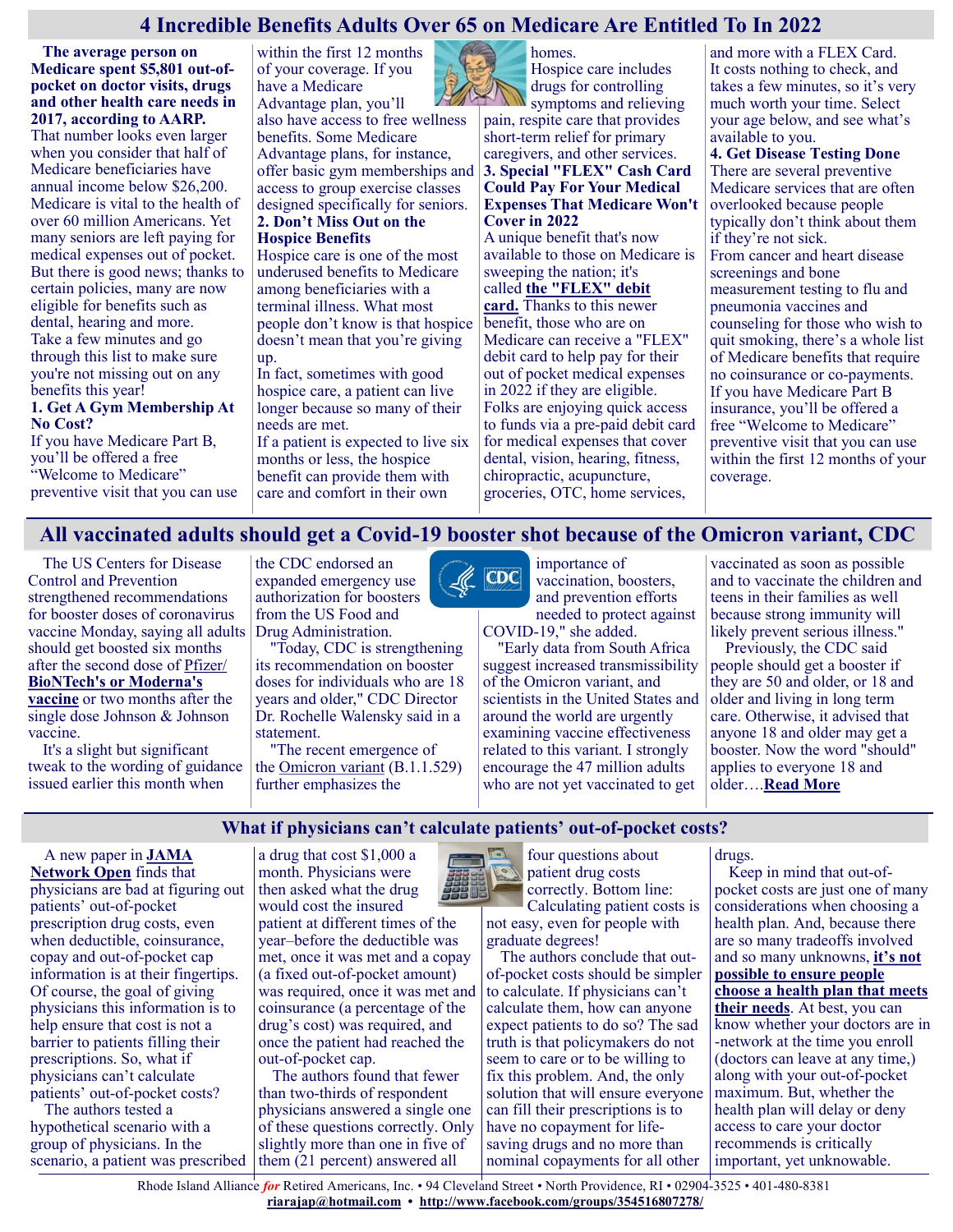## **Is That Social Security Call a Scam?**

Social security is kind of complicated. (Though we tried to simplify it all here.) How much you receive as a benefit is linked to how much you earned throughout your career, when you were born, how old you will be when you start withdrawing funds, what inflation rates are, and other factors.

But one thing is simple: The Social Security Administration (SSA), the arm of the federal government that oversees the national plan for retirees and those experiencing disabilities, isn't making robocalls asking you for your Social Security number and other personally identifiable information (PII). The SSA already knows your SSN. And they want you to protect it. They're also not going to threaten you or say that your number will be suspended or ask for payment in cash or gift cards.

If you pay attention to the many phone calls, letters, and texts you receive, it may seem like the SSA is doing just that. In

truth, if someone contacts you and says they are from the SSA, you should be as skeptical as you are of the **[wrinkle reducers](https://www.health.com/beauty/prevent-wrinkles-overnight)** and "magic cleanser" ads that scroll past on your screen.

"Social security is not going to reach out to you unless they are returning your call," Linda Grant -Smith, CFP, senior financial planner and vice president at Robert W. Baird & Co. in Nashville, tells Health. "If it is an unsolicited call, I just wouldn't engage at all."

Indeed, that's the polite way of saying what the SSA recommends: "Hang up." Yes, that's what official, legit mail from the SSA advises in black and white.

If you set up an account at the **[SSA website](https://www.ssa.gov/)** to see what the SSA has calculated as your earnings to date, you'll get a snail mail letter of confirmation. This boilerplate letter just lets you know that someone has created



an account with your name and your social security number. (If you haven't, of course, you'll

want to report that activity to the SSA.)

The envelope for that letter includes "scam alert" advice. "Scammers are pretending to be government employees. They may threaten you and may demand immediate payment to avoid arrest or other legal action. Do not be fooled!"

In addition to hanging up if you receive a suspicious call (staying on the line only gives a scammer more opportunity to get info from you), the SSA wants you to report the call to them. Whether you have received a phone call, an email, text, or letter that doesn't sound right, let them know using their **[online](https://oig.ssa.gov/report/)  [form](https://oig.ssa.gov/report/)** or by calling 800-269- 0271.

Of course, the tricky part with **[all scams](https://www.realsimple.com/work-life/money/spending/extended-car-warranty-offer-scam)** is that scammers are getting more sophisticated. A robocall may not fool you, but a

live person who takes a friendlier tone can be deceiving. These folks may offer to help with a family member's benefits or help you with an upcoming (fake) deadline. If these calls come when you have recently lost a spouse or otherwise need help, it can feel like a lifesaver.

If you actually do need help from the SSA, call or contact them through their website, not from a number that pops up on your caller ID. Scammers can reroute numbers to look legit.

In 2019 more than 63 million people received social security benefits. That number is increasing over time because **[people live longer](https://www.health.com/mind-body/21-reasons-youll-live-longer-than-your-friends)** than they did a generation or two ago (a life expectancy of 79 years in 2019, as compared with 62 in 1935), and because more people are retiring each year. As a result, social security is a big part of our lives—but probably not a big part of our legit incoming phone calls.

## **Benefit of Social Media for Seniors**

The fastest-growing demographic on Facebook, seniors are flocking to social media like never before. And it's not just Facebook that's seeing an influx of the older generation. More and more over-65's are also joining Instagram and Twitter.

Not only do people use social media to catch up with family and friends, and share their lives with people they don't necessarily see every day, but it's also increasingly becoming how people view and keep up with news and current affairs. The same goes for the senior demographic.

#### **Seniors on social in numbers**

In Australia, 89% of online consumers use social media. This is up from 79% in 2017. While not the largest group on social media platforms, seniors are still signing up in hoards. Of the above number, 30% of people aged between 50 and 64, and 24% of people over the age of 65 access social media sites at least once a day.

According to the Australian

Bureau of Statistics, the population is now sitting above 25 million people. And according to the Yellow Social Media Report, there are 15 million Australians using the platform. That's 60% of the Australian population.

While the majority of those users are between the ages of 25 and 55, the 55-plus age group still represents a decent 2.8 million users, with 4 in 5 of those surveyed by Australian Seniors reporting that they use social media platforms.

#### **The benefits of using social media**

Various studies have shown that the internet, and indeed, social media, has become an important tool in reducing isolation, loneliness, and depressive symptoms in those who use it, including seniors. If that's not a large enough benefit, here are some others.

#### **Keep in touch**

Social media is a wonderful way to keep in touch with people around the world. Whether it's sharing pictures, sharing stories

or sharing news, millions of people log on to social media

platforms every day just to see what's going on in their network of family, friends and even acquaintances. For seniors, it's also a great way to find people they may have lost touch with over the years and to keep in touch with their grandchildren. Social media really has revolutionized the way people connect.

#### **Stay up to date**

For many social media users, it's not just about staying in touch with family and friends, it's also about staying in touch with global news and current events. Today's generation of seniors follows news sites, sports teams and even people of interests on social media platforms such as Instagram and Twitter. For many around the world, regardless of age, social media is where we get our news and often, it's where news breaks the fastest.

**Interaction and entertainment** There's something delightfully charming about all of those cat videos and why should the grandparents of the world miss out? Whether it's following an entertainer they love on social media or watching clips from comedians, anyone can be entertained on social media. Plus, there are communities out there based on absolutely anything. Love to bake? Find a baking group and join in on the conversation–they're happening on Facebook and Twitter.

#### **Be wary**

There's no denying that the benefits of social media far outweigh the benefits of not being on there. Even if it's just creating an account on Instagram to follow the people you care about, you're still engaging with those around you. Just remember to never overshare information, especially personal details, always ask before you post a picture of someone, invite and accept friend requests wisely and try to avoid courting controversial topics.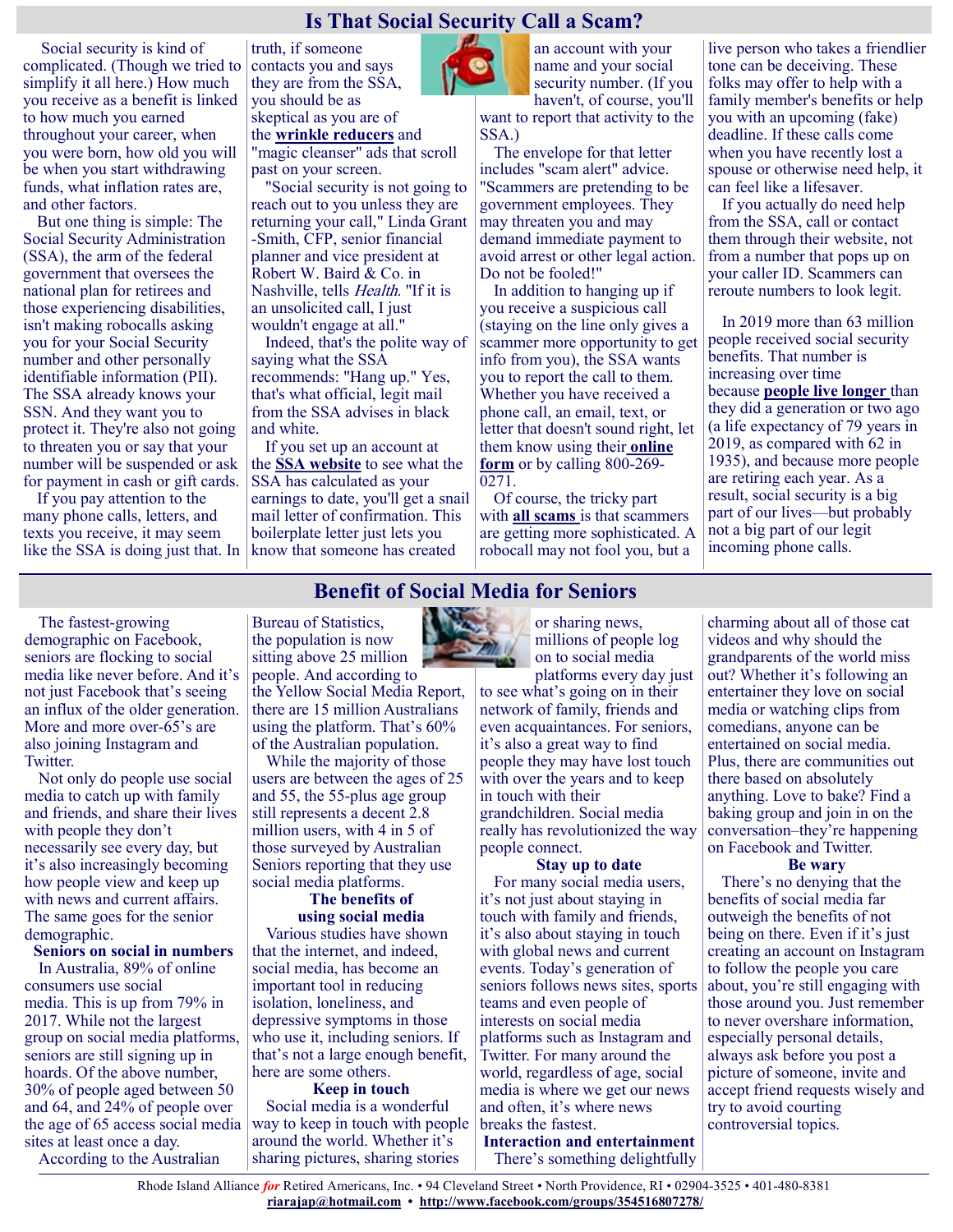# **RI ARA HealthLink Wellness News** HealthLink Wellness



# **FDA Approves Imaging Drug That Can Help Surgeons Spot Ovarian Cancers**

(HealthDay News) -- Early detection of ovarian cancer helps boost a woman's survival, and the Alex Gorovets, deputy U.S. Food and Drug Administration on Monday approved a new imaging drug that can help spot tumors during surgery.

The drug, Cytalux (pafolacianine), is meant to improve a surgeon's ability to detect ovarian cancer while operating on a patient.

It is administered intravenously before surgery and is used in conjunction with a near-infrared fluorescence imaging system approved by the FDA for use with the drug.

"The FDA's approval of Cytalux can help enhance the ability of surgeons to identify deadly ovarian tumors that may



Specialty Medicine in the FDA's Center for Drug Evaluation and Research.

"By supplementing current methods of detecting ovarian cancer during surgery, Cytalux offers health care professionals an additional imaging approach for patients with ovarian cancer," Gorovets added in an agency news release.

Conventional treatment for ovarian cancer includes surgery to remove as many tumors as possible, as well as chemotherapy or other targeted therapy to identify and attack specific cancer cells.

Currently, surgeons rely on



preoperative imaging, visual inspection of tumors under normal light or examination by

touch to identify ovarian cancer tumors.

The FDA's approval of Cytalux is based on a study of 134 women, aged 33 to 81. They received a dose of Cytalux and were evaluated under both normal and fluorescent light during surgery.

Of those women, about 27% had at least one cancerous lesion detected that was not found by standard visual or touch inspection.

The most common side effects of Cytalux included nausea, vomiting, abdominal pain, flushing, indigestion, chest discomfort, itching and

hypersensitivity. Also, Cytalux may cause harm to the fetus when given to a pregnant woman, the FDA warned.

It also said that women should not take folate, folic acid or folate -containing supplements within 48 hours before administration of Cytalux.

The agency further cautioned there is a risk of false negatives and false positives with use of Cytalux. The drug — marketed by On Target Laboratories, LLC — was previously fast-tracked for approval by the FDA.

There will be more than 21,000 new cases of ovarian cancer and more than 13,000 deaths from this disease this year in the United States, according to the American Cancer Society.

## **Irregular Heartbeat Risk Linked to Frequent Alcohol Use in People Under 40**

Moderate to heavy drinking over an extended period may increase the risk of a dangerous type of irregular heartbeat in adults under 40, according to a new study from South Korea.

Atrial fibrillation, or AFib, occurs when the heart's upper chambers beat irregularly and can increase stroke risk fivefold if left untreated. The condition is estimated to affect 12.1 million

people in the U.S. by 2030, according to American Heart Association statistics.

Previous studies have linked higher alcohol consumption to increased risk of AFib, but there was little research in younger adults, said the study's co-lead researcher Dr. Minju Han, a third -year resident in internal medicine at Seoul National



University Hospital. "We young people are overconfident about our

health, and we think that we will never get sick because we're young," said Han, who is 29. "But when atrial fibrillation is diagnosed at an early age, the duration of the disease is longer and that causes a poor prognosis."

The researchers examined the records of more than 1.5 million South Koreans ages 20 to 39 without AFib who had undergone annual checkups from 2009 to 2012. The data is from the National Health Insurance System, which is compulsory and requires everyone to undergo a checkup every one to two years that includes questions on alcohol use….**[Read More](https://consumer.healthday.com/aha-news-irregular-heartbeat-risk-linked-to-frequent-alcohol-use-in-people-under-40-2655887077.html)**

## **A Routine Skin Check Could Save Your Life**

(HealthDay News) -- It may sound dramatic, but skin checks save lives.

While encouraging people to do routine self-exams, the American Academy of Dermatology (AAD) shares some case studies that led to important discoveries.

Richard Danzer, of West Palm Beach, Fla., found a large, painful cyst on his back during a skin self-exam. Dermatologist Dr. Brittany Smirnov examined him, and he was later diagnosed with lung cancer and given lifesaving treatment.

When John Ahearn, of Phoenix, had dark bruising that appeared on his legs, dermatologist Dr. Lindsay

Ackerman suspected he might have a serious blood issue. She collaborated with a hematology-oncology specialist who diagnosed Ahearn with leukemia. He is now in remission after a bone marrow transplant.

After noticing changes to a mole on her toe, Yvonne Basil, of Plano, Texas, saw her dermatologist and was diagnosed with melanoma from an in-office biopsy. She is now cancer-free.

"Regular self-skin checks are crucial to identify skin cancer and other skin diseases early," AAD president Dr. Ken Tomecki said in an academy news release. "We encourage everyone to regularly perform skin selfexams to catch any changes early." You can do your own skin checks at home, and then

follow up with a dermatologist if you spot something concerning. The academy suggests using the initials A, B, C, D, E during your self-exam.

A is for Asymmetry, when one half of a spot is unlike the other. B is for border, when a spot has an irregular, scalloped or poorly defined border, C is for color, when the spots has color variation from one area to the next. D is for diameter. Melanomas are typically larger than 6 millimeters, which is about the size of a pencil eraser. E is for evolving. The spot looks

different from the rest or is changing in size, shape or color.

To do a skin exam, look at your body in a full-length mirror. Look at your underarms, forearms and palms. Look at your legs, between toes and at the soles of your feet. Use a hand mirror to examine your neck and scalp, as well as to check your back and buttocks.

If you notice a spot that is different from others, or that changes, itches or bleeds, you should make an appointment to see a board-certified dermatologist.

Skin cancer is the most common cancer in the United States, with roughly 9,500 people diagnosed every day.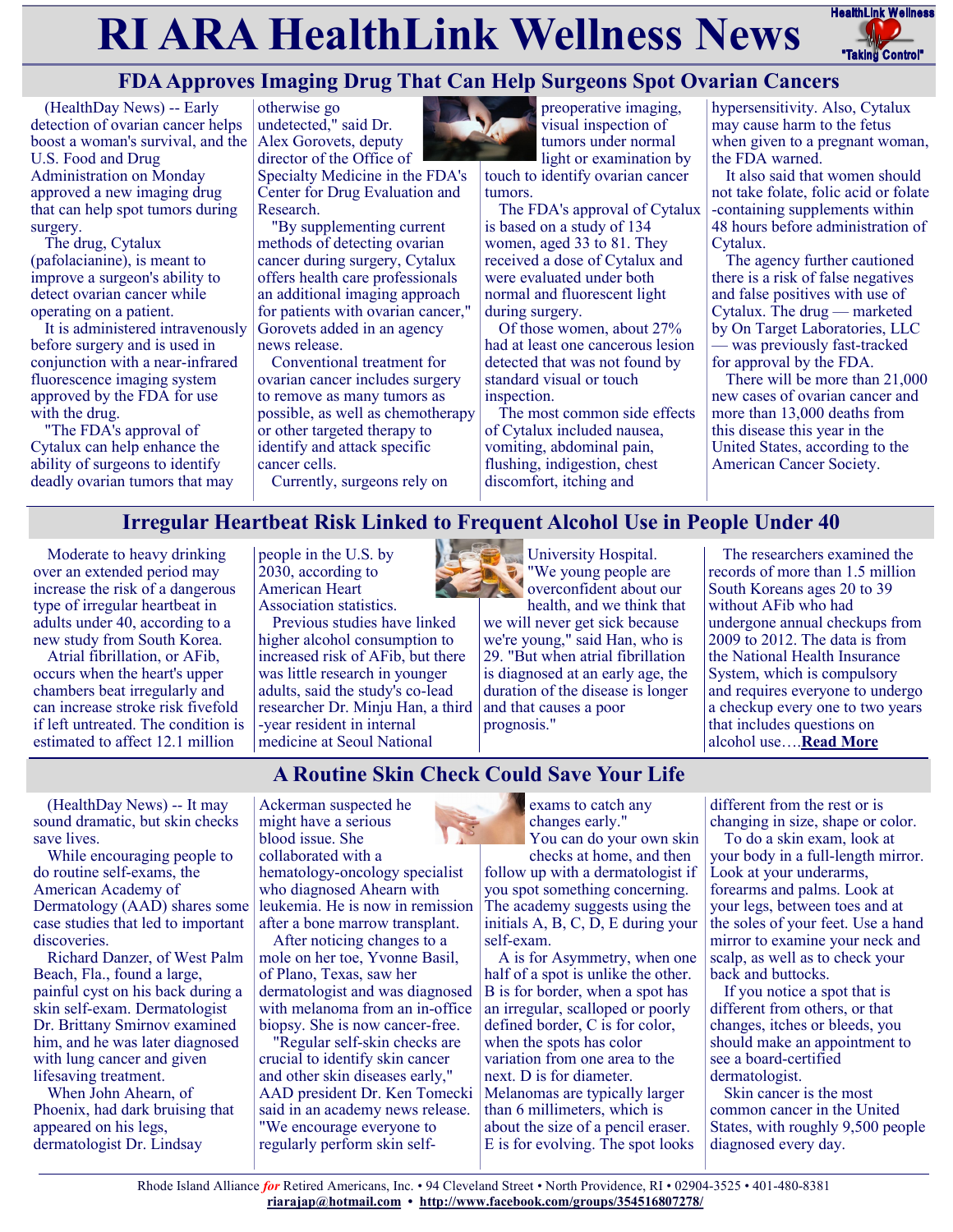## **What You Need to Know About Stomach Cancer**

(HealthDay News) -- New treatment options are giving hope to patients with stomach cancer.

Also known as gastric cancer, the disease is the world's sixth most common cancer with 1.09 million new cases in 2020, according to the World Health Organization.

It's an abnormal growth of cells that can affect any part of the stomach, but typically forms in the main part.

"I tell patients who have been recently diagnosed with gastric cancer that there is hope," said Dr. Mohamad Sonbol, a cancer specialist at the Mayo Clinic in Phoenix.

"We now have many more

treatment options than before," he said in a clinic news release. When the cancer hasn't

spread, surgery is among them. It is the only curative approach for patients with localized or locally advanced stomach cancer. Other treatments, such as systemic therapy and radiation, increase the chances of a cure and lower the risk of the cancer returning. Some immunotherapeutics are

standard care for stomach cancer and some are in current studies.

Among the new options for treating stomach cancer that has spread to other parts of the body is a regimen that combines chemotherapy with nivolumab, an immunotherapeutic drug.



An option for patients with HER2-positive stomach cancer that has spread is fam-

trastuzumab deruxtecan-nxki, which is administered by infusion.

Mayo Clinic describes chemotherapy as killing cells all over the body and immunotherapy as waking up the immune system to fight the cancer. While chemo works for a while and then stops, when immunotherapy works, it is usually for a longer time. Experts determine which regimen to choose based on different targets on the cancer cells.

Doctors typically diagnose the

disease through endoscopy, in which the digestive tract is examined using a flexible tube with a light and camera attached to it. If it detects stomach cancer, they can use CT and PET scans to glean more information, according to Mayo Clinic specialists.

Unlike in East Asia, where stomach cancer is more common, screening for stomach cancer is not recommended for most Americans. It can, however, be used for those at higher risk. They include people who are obese, tobacco and alcohol users and those with a family history of cancer.

## **Old Spice, Secret Antiperspirants Recalled Due to Benzene**

Several Old Spice and Secret aerosol spray antiperspirants and hygiene products have been voluntarily recalled in the United States due to the presence of the cancer-causing chemical benzene, Proctor & Gamble says.

Benzene exposure can occur by inhalation, orally and through the skin. It can lead to cancers including leukemia and blood cancer of the bone marrow, as

well as potentially life-threatening blood disorders. Proctor & Gamble

said that it has not received any reports of harm from the recalled products, which were distributed across the country.

Consumers with the recalled products should stop using them and throw them away. Contact your physician or



health care provider if you have experienced any problems that may be related to using these products, Proctor &

Gamble advised.

For more information, consumers can call 888-339- 7689 weekdays between 9 a.m. and 6 p.m. EST, or go to one of two websites: **[Old](https://oldspice.com/en-us/aerosolrecall)  [Spice](https://oldspice.com/en-us/aerosolrecall)** or **[Secret](https://secret.com/en-us/aerosol-recall)**. The websites

include reimbursement information. **More information** The American Cancer Society has more on **[benzene and](https://www.cancer.org/cancer/cancer-causes/benzene.html)  [cancer risk.](https://www.cancer.org/cancer/cancer-causes/benzene.html)**

The recalled products have expiration dates through September 2023 and the following UPC codes, names and descriptions: **[View the list here](https://consumer.healthday.com/b-11-30-2655882604.html)**

## **Many People With High Blood Pressure May Take a Drug That Worsens It: Study**

(HealthDay News) -- Nearly 1 in 5 people with hypertension may be unintentionally taking a drug for another condition that causes their blood pressure to climb even higher, a new study suggests.

Left untreated or undertreated, high blood pressure will increase your risk for heart attack, stroke, kidney disease and vision problems by damaging blood vessels. Lifestyle changes such as weight loss, restricting salt intake, and/or medication can help move your blood pressure numbers back into the normal range. But asking your doctor whether any drugs you are taking for other conditions might be pushing those numbers up is worth the effort, the researchers said.

"The risk of [drugs] raising blood pressure may be simply overlooked, particularly for

patients using these additional medications for many years," said study author Dr. Timothy Anderson. He is a clinician investigator and an assistant professor of medicine at Harvard Medical School in Boston.

"We hope our article helps change this, as in many cases there are effective therapeutic alternatives to medications that may raise blood pressure or strategies to minimize risk, such as having patients monitor their home blood pressures when starting a new medication that may raise blood pressure," Anderson said.

For the study, the researchers reviewed data from the National Health and Nutrition Examination Survey (NHANES) from 2009 to 2018. They looked at the use of the drugs known to raise blood pressure, including

antidepressants, prescription-strength non -steroidal antiinflammatory drugs

(NSAIDs), steroids, hormonal medications, decongestants and weight-loss pills among people with high blood pressure.

The study found that 18.5% of adults with high blood pressure reported taking a medication that increased their blood pressure, and those who did were more likely to have uncontrolled high blood pressure if they weren't also on blood pressure-lowering medications.

And people who were on blood pressure drugs were more likely to need higher doses to control their blood pressure if they also took drugs for other conditions that raise blood pressure, the study showed.

What should you do if you have high blood pressure?

Ask your doctor if any of your medications will affect your numbers, Anderson suggested.

"It is always wise to ask your doctor about possible interactions between new medicines [including over-the-counter medicines] and existing conditions and treatments," he said. "This is particularly true for patients who see multiple doctors who may not always be up to date on their medication lists."

Sometimes alternatives are available, Anderson said. For example, acetaminophen doesn't raise blood pressure, but NSAIDs do. Both of these drugs can treat pain and reduce fever.

The new findings were published recently in the journal *[JAMA Internal](https://jamanetwork.com/journals/jamainternalmedicine/article-abstract/2786014#:~:text=In%20total%2C%2014.9%25%20(95,with%20hypertension%20(Table%201).)  [Medicine](https://jamanetwork.com/journals/jamainternalmedicine/article-abstract/2786014#:~:text=In%20total%2C%2014.9%25%20(95,with%20hypertension%20(Table%201).)***…**.**[Read More](https://consumer.healthday.com/11-24-many-people-with-high-blood-pressure-take-a-drug-that-worsens-it-study-2655764436.html)**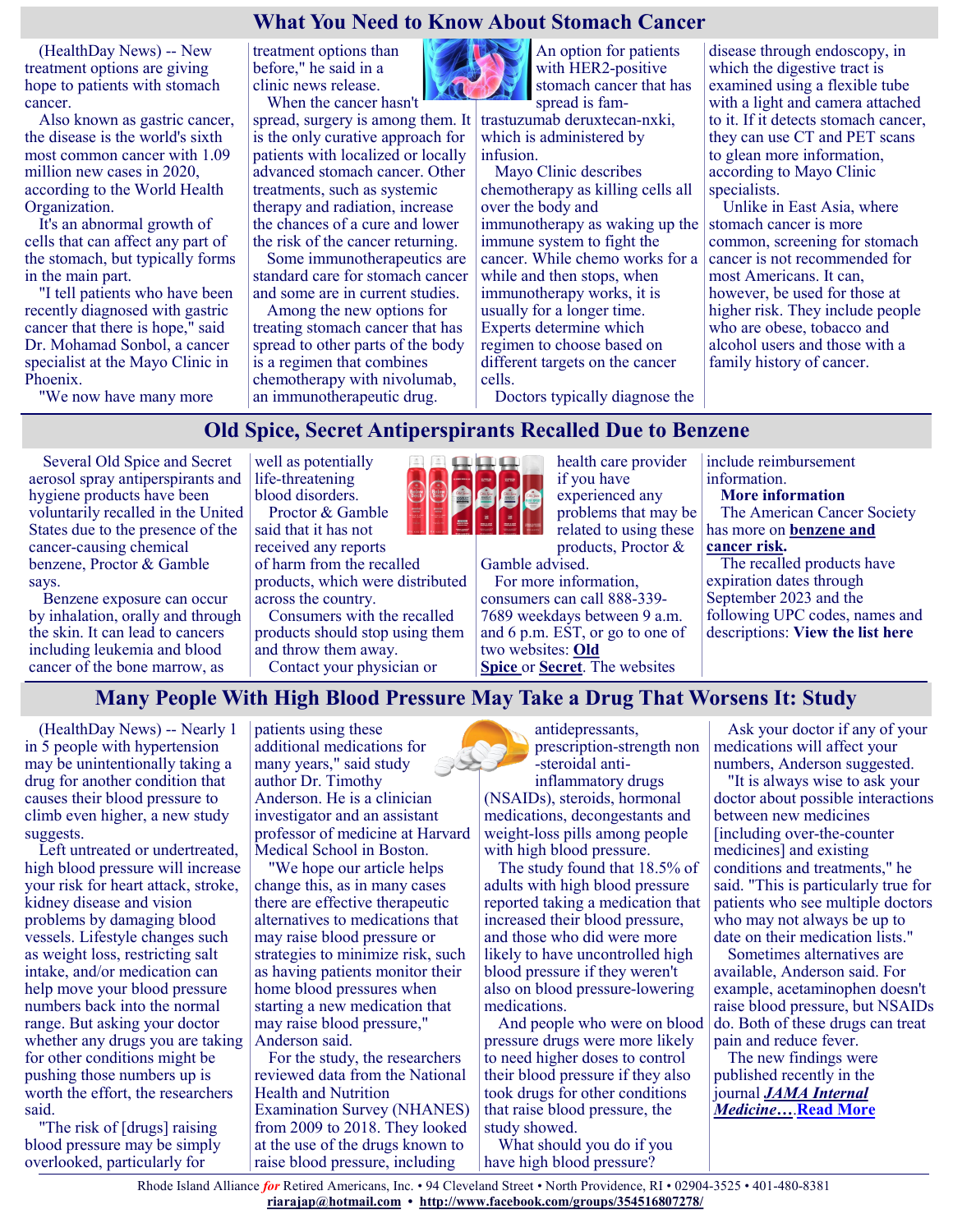## **During the Holidays, Help Protect the Elderly from Falls**

(HealthDay News) -- A holiday visit with older relatives might be a good chance to help them remove fall risks in their home, an expert suggests.

Older adults' risk of falling may have increased during the pandemic due to declines in physical activity and mobility, along with increased isolation, a University of Michigan poll shows. Many also became more fearful of falling, which, in turn, can increase the risk.

"Taking steps now to reduce fall risk in their homes could prevent catastrophic injury and hospitalization," said Geoffrey Hoffman, a fall researcher and assistant professor of nursing at the university.

Older people whose mobility declined during the first part of the pandemic were 70% more likely to say they'd had a fall in that time, and twice as likely to express a fear of falling, the poll revealed.

"Even if an older adult has gotten more active since getting vaccinated, their risk of falling

could still be higher than it would have been if the pandemic hadn't increased their inactivity or isolation," Hoffman said in a university news release.

He offered some tips on fallproofing older adults' homes:

**Rugs and mats:** Cut pieces of non-skid material to fit underneath small throw rugs and mats. If they already have nonskid material, check that it still grips the floor. Throw rugs/mats should only be used on bare floors, not on top of carpet. Make sure bath mats have rubber backing in good condition.

**Furniture placement:** Offer to help move furniture and other objects to create wider walking paths.

**Bathrooms:** A grab rail in the tub/shower is a good idea, along with a rubber mat with suction cups or a stool with non-skid feet. If possible, a walk-in shower is much better than a tub.

**Lighting:** Dark hallways, stairways, closets with high

risk areas. Install brighter light bulbs or new fixtures that take multiple bulbs. Add motion sensors so lights come on

automatically when someone enters the area, and consider night lights that come on when it gets dark or have a motion sensor.

**Safe reaching:** Encourage use of a folding step stool that has multiple steps and a high hand rail instead of a small stool or chair when seniors want to reach things on high shelves or change a light bulb, clock or smoke/ carbon monoxide detector batteries.

**Sensible storage:** Help them reorganize storage to place items on lower shelves, even if they're only used occasionally.

**Railings and steps:** Check railings on stairways and porch steps to make sure they're securely anchored. If steps can become slippery, add stick-on traction strips.

shelves and outdoor steps are fall bring holiday decorations and **Seasonal decor:** Offer to

lights from the attic, an upstairs room or basement, and to help put them up.

**Ice problems**: Make sure older adults have a good supply of de-icer or sand to use on steps, walkways and driveways. For those who can't easily lift a heavy jug, transfer the de-icer or sand to a container with a lid and add a scoop so they can scatter it more easily.

**Snow removal:** Make sure their snowblower is in good working order and that shovels, car scrapers and brushes are close at hand and in good shape. If an older person uses a shovel, it should have a back-saving handle to provide more stability when shoveling and prevent muscle strains.

**More outdoor hazards:** Make sure outdoor lights work and have automatic sensors. Check doormats to make sure they won't slip. Clean gutters above entrances so melting snow doesn't collect on steps and form ice.

# **Could Coffee Help Lower Your Odds for Alzheimer's?**

Coffee lovers know a steaming Imaging, Biomarkers and cup of java can quickly deliver energy and mental clarity every morning, but new research suggests it may also guard against Alzheimer's disease in the long run.

"Worldwide, a high proportion of adults drink coffee every day, making it one of the most popular beverages consumed," said lead researcher Samantha Gardener, a post-doctoral research fellow at Edith Cowan University in Western Australia.

"With Alzheimer's disease, there's currently a lack of any effective disease-modifying treatments. Our research group is specifically looking at modifiable risk factors that could delay the onset of the disease, and even a five-year delay could have massive social and economic benefits," she added.

For the study, Gardener and her team investigated whether coffee intake affected the rate of cognitive decline over 10 years in more than 200 people who were part of the Australian

Lifestyle Study.

The investigators found that people who had no memory impairments and who consumed higher amounts of coffee had a lower risk of transitioning to mild cognitive impairment. This stage often precedes Alzheimer's disease. Those participants also had lower risk of developing Alzheimer's disease during the study period.

In the study, higher coffee intake appeared to be slowing the accumulation of amyloid protein in the brain, as well as being linked to positive results in the areas of executive function and attention.

Drinking coffee could be an easy way to delay the onset of Alzheimer's disease, Gardener suggested, but more research is needed.

"This is, obviously, preliminary data and it needs a lot more research before being recommended, but it's really positive, and hopefully in the

future it can be incorporated as a modifiable lifestyle factor that can delay Alzheimer's disease onset," Gardener said.

It's not clear what component of coffee might make the difference. The study did not differentiate between caffeinated or decaffeinated coffee, whether it was prepared at home or purchased outside the home or whether the coffee drinker added milk or sugar.

It could be that the benefits are derived from caffeine or from what's known as "crude caffeine," which is the byproduct of decaffeinating coffee. The latter has been found in previous research to be effective in partially preventing memory impairment in mice. Other animal studies have found that other coffee components cafestol, kahweol and Eicosanoyl-5-hydroxytryptamide — have had an impact on

cognitive impairment.

Getting the brain benefits may be as simple as pouring another

cup. Increasing coffee intake from one cup to two could potentially lower cognitive decline by 8% over 18 months and decrease amyloid accumulation in the brain by 5%, Gardener said.

"We couldn't in this research find the maximum number of beneficial cups, so there will be a point where you can't just have five cups and continue to get more beneficial effects. That's something for future research as well, to find the ideal number of cups of coffee to have these positive effects," she added.

The findings were published in the November issue of the journal [Frontiers in Aging](https://www.frontiersin.org/articles/10.3389/fnagi.2021.744872/full)  **[Neuroscience](https://www.frontiersin.org/articles/10.3389/fnagi.2021.744872/full)** 

A number of studies have suggested that coffee may have a protective factor, said Dr. Howard Fillit, founding executive director and chief science officer of the Alzheimer's Drug Discovery Foundation in New York City, which provided some funding for this study. …..**[Read More](https://consumer.healthday.com/12-1-could-coffee-help-lower-your-odds-for-alzheimer-s-2655782987.html)**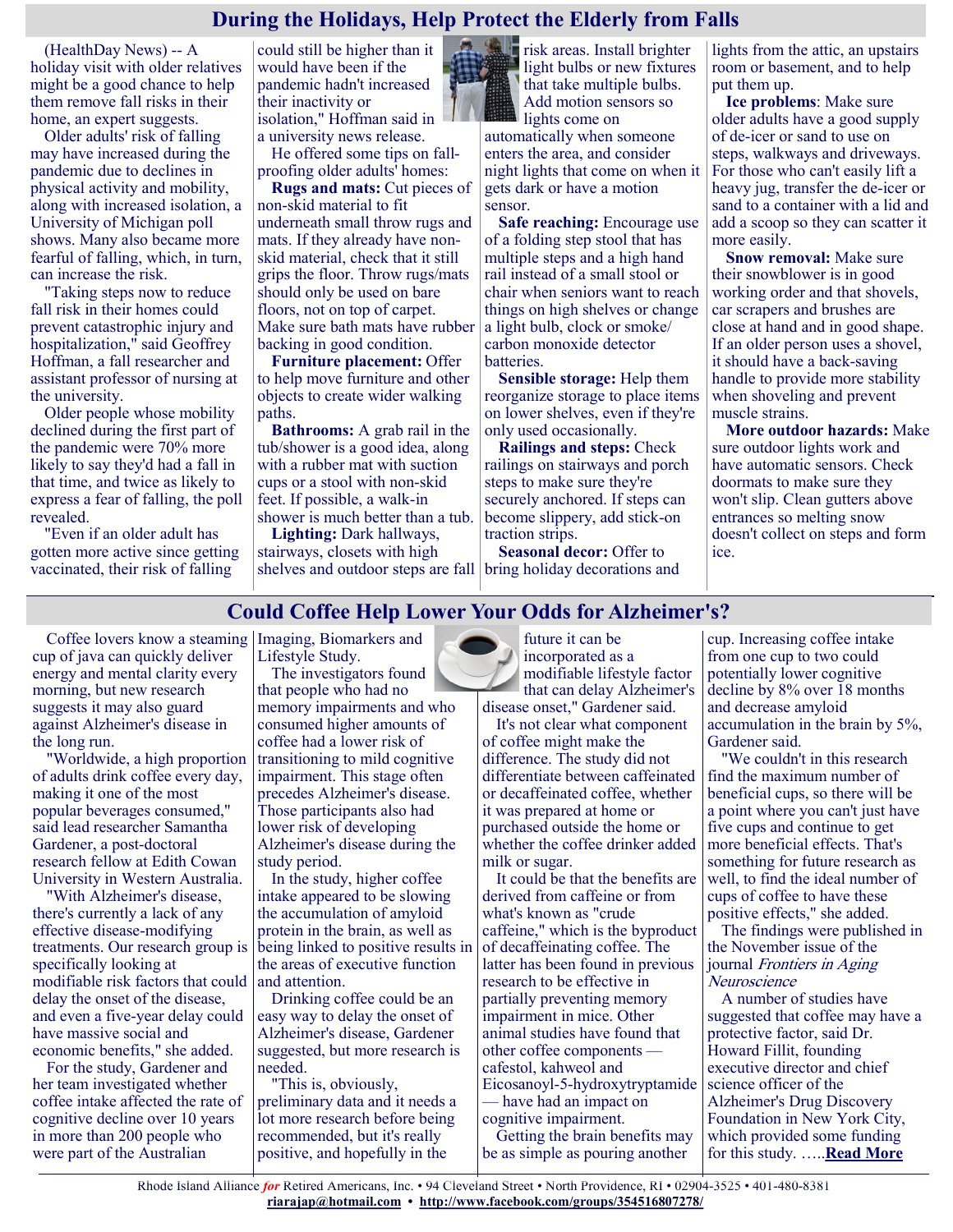## **Housework Might Boost Your Body & Mind**

Seniors, looking for a way to stay mentally quick and physically strong? Start scrubbing.

Researchers from Singapore say housework may be a key to keeping your brain sharp as you age.

**[Their new study](https://bmjopen.bmj.com/lookup/doi/10.1136/bmjopen-2021-052557)** found that in older adults, cleaning house was tied to a better memory and attention span, and stronger legs, which helps prevent falls.

"Health promotion messaging on staying active should not just be about recreational or nonoccupation physical activities," said study co-author Shiou-Liang Wee, an associate professor of health and social sciences at the Singapore Institute of Technology.

"Housework is a purposeful activity performed by many older adults" and represents a significant share of their selfreported moderate-to-vigorous physical activity, he said. As such, it's a key complement to recreational physical activity.

The researchers noted that their study doesn't prove housework causes sharper thinking or better balance, only that there appears to be a link.

For the study, Wee's team looked at nearly 500 healthy Singaporeans between 21 and 90 years of age.

The investigators used walking and the ability to get up from a chair as an indication of physical ability, and tests of short and delayed memory, language, attention span and visuospatial ability to gauge mental ability. (Visuospatial ability is a key to depth perception and moving around without bumping into objects.)

Participants were also asked about the household chores they did and other types of physical activity.

For Wee's group, light housework included washing dishes, dusting, making the bed, hanging out the wash, ironing, tidying up and cooking. Heavy housework included window cleaning, changing the bed, vacuuming, mopping and chores involving sawing, painting and repairing.

Among younger participants, 36% said they engaged in enough physical activity to meet the goal researchers set as beneficial, as did 48% of older

participants. But 61% of younger and 66% of older participants met this target exclusively through

housework, the study revealed. After accounting for other types of regular physical activity, the researchers found that housework was tied with sharper mental abilities and better physical capacity — but only among the older participants.

Scores on tests of mental ability were as much as 8% higher among those who did lots of housework, compared with those who did little, Lee's team found. Housework was also tied with higher attention scores.

And among older participants, balance and the time it took to stand up from sitting were better for those who did lots of housework than for those who didn't.

Dr. Maria Torroella Carney, chief of geriatric and palliative medicine at Northwell Health in New Hyde Park, N.Y., noted that exercise benefits your brain, and housework is exercise that also involves mental activity.

"Exercise is extremely

important for aging for both physical and cognitive function," she said. "We know this from past studies, but we don't necessarily appreciate how much housework is a physical activity that takes planning logistics to implement. Exercise and planning are incredibly important for both physical and cognitive health."

Torroella Carney said physical activity increases blood circulation to your muscles and your brain, which helps mental function.

Housework can be an important part of your exercise routine, she said.

"Housework is physical but also requires detailed thought processes to complete," Torroella Carney said. "It's a task you've got to plan for. You've got to use devices, you've got to use equipment. There's planning involved, so there's cognitive exercise along with physical exercise."

Her advice: Get moving. "It's never too late to start exercising, we know that from other studies, not just this one it's never too late," Torroella Carney said.

## **It Takes a Team: A Doctor With Terminal Cancer Relies on a Close-Knit Group in Her Final Days**

The decisions have been gutwrenching. Should she try another round of chemotherapy, even though she barely tolerated the last one? Should she continue eating, although it's getting difficult? Should she take more painkillers, even if she ends up heavily sedated?

Dr. Susan Massad, 83, has been making these choices with a group of close friends and family — a "health team" she created in 2014 after learning her breast cancer had metastasized to her spine. Since then, doctors have found cancer in her colon and pancreas, too.

Now, as Massad lies dying at home in New York City, the team is focused on how she wants to live through her final weeks. It's understood this is a mutual concern, not hers alone. Or, as Massad told me, "Health is about more than the

individual. It's something that people do together."

Originally, five of Massad's team members lived with her in a Greenwich Village brownstone she bought

with friends in 1993. They are in their 60s or 70s and have known one another a long time. Earlier this year, Massad's two daughters and four other close friends joined the team when she was considering another round of chemotherapy.

Massad ended up saying "no" to that option in September after weighing the team's input and consulting with a physician who researches treatments on her behalf. Several weeks ago, she stopped eating — a decision she also made with the group. A hospice nurse visits weekly, and an aide comes five hours a day. Anyone with a question or



**Dr. Massad**

Henselmans, her partner, "it's about our collective wellbeing." And it's not just about team members' medical conditions; it's about "wellness" much more broadly defined.

Massad, a primary care physician, first embraced the concept of a "health team" in the mid-1980s, when a college professor she knew was diagnosed with metastatic cancer. Massad was deeply involved in community organizing in New York City, and this professor was part of those circles. A self-professed loner, the professor said she wanted deeper connections to other people during the last

stage of her life.

Massad joined with the woman's social therapist and two of her close friends to provide assistance. (Social therapy is a form of group therapy.) Over the next three years, they helped manage the woman's physical and emotional symptoms, accompanied her to doctors' visits and mobilized friends to make sure she was rarely alone.

As word got out about this "let's do this together" model, dozens of Massad's friends and colleagues formed health teams lasting from a few months to a few years. Each is unique, but they all revolve around the belief that illness is a communal experience and that significant emotional growth remains possible for all involved….**[Read](https://khn.org/news/article/it-takes-a-team-a-doctor-with-terminal-cancer-relies-on-a-close-knit-group-in-her-final-days/)  [More](https://khn.org/news/article/it-takes-a-team-a-doctor-with-terminal-cancer-relies-on-a-close-knit-group-in-her-final-days/)**